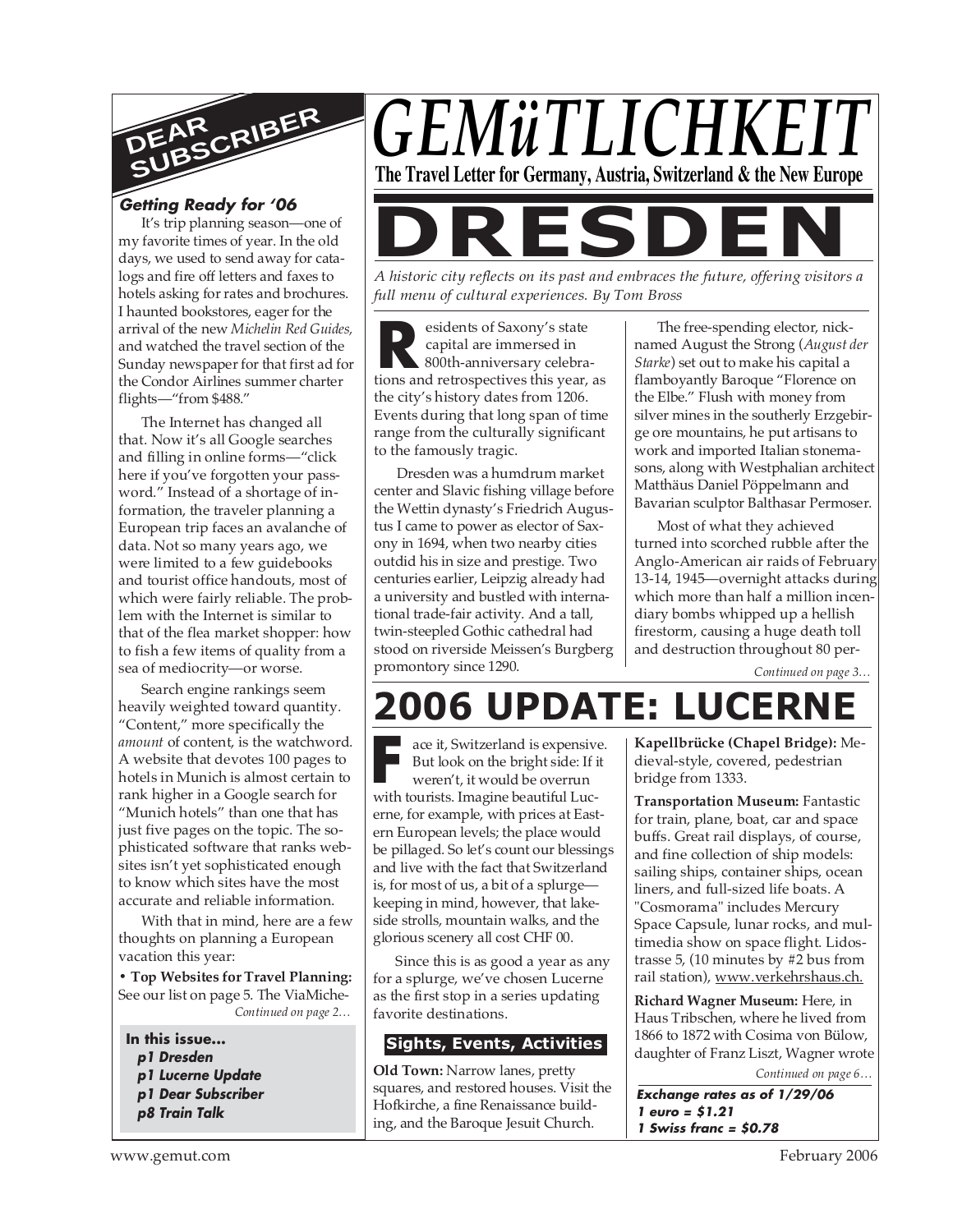www.gemut.com

#### *DEAR SUBSCRIBER Continued from page 1*

lin and Germany and Swiss rail sites are especially useful.

**• What's special about 2006?** North Americans visiting Europe this year can expect plenty of company, something to consider when planning a trip. In fact, the total number of North American visitors seems likely to approach the alltime record. The dollar buys a bit more than it did a year ago, and two major events, the World Cup soccer tournament in Germany, and Austria's celebration of Mozart's 250<sup>th</sup> birthday, promise to attract visitors in the millions.

**• Transatlantic Airfares:** Our advice is to buy tickets now. The longer you wait, the higher price you're likely to pay. Demand is huge and, though most airlines are adding flights, the increased capacity is not likely to create enough of a seat surplus to lower prices. Higher security fees and taxes, plus fuel surcharges, account for much of the increase in ticket prices over 2005. The Gemut.com travel service has low consolidator rates on the major airlines, including Lufthansa, British Air, Swiss, American and others. Go to www.gemut.com and click Air Tickets or phone 800-521-6722.

**• Car Rental:** Germany still has the lowest rates. For example, our travel department offers a subcompact for two weeks at \$353, including tax, and a compact (four doors, air) for \$432. Renting a car is trickier than ever, so

do some reading at www.gemut.com (click Car Rental).

Availability and price during the World Cup could be an issue. One company, Sixt, has already raised prices for this period. Car rental guru, Andy Bestor (abestor@gemut.com), advises early booking. You can cancel without fee if necessary.

**• Rail:** Starting this year, the Swiss Pass includes free entrance to more than 400 museums. For more info on '06 rail travel, see "Train Talk," page 8.

**• Hotels:** Cancellation penalties are increasingly prevalent. If you provide a credit card to guarantee a booking, make sure you understand the policy for canceling. Thousands of hotels can be booked through Venere, one of Europe's largest, most reliable online bookers. To use the service, go to www.gemut.com and click Hotel Bookings.

Soccer fans are justifiably incensed that some German hotels have raised rates to unconscionable heights (in some cases three to five times normal rates) during the World Cup. Of course, this applies almost entirely to the 12 host cities—and then mostly to dates around matches (no city will host more than six matches in the June 9 to July 9 time frame). Room availability and rates, however, are unlikely to be affected in non 'Cup' cities and small, country towns.

**• Cell Phones:** We currently recommend carrying a GSM phone to Europe. Ask your service provider about Europe roaming: with a small monthly charge you should be able to use your

phone in Europe at a per-minute charge of around 99 cents. Those who travel with a laptop computer should investigate Skype (www.skype.com), a service that allows users to make very inexpensive calls all over the world. Internet access is required.

**• Guidebooks & Maps:** Essential books are Michelin's Green (sights, history) and Red guides (hotels, restaurants). We're also high on Michelin's *Charming Places Germany* (\$19.95), identifying 500 mostly small, less expensive, properties.

Never travel Europe by car without detailed maps (1:200,000 or 1:150,000). Since it takes a dozen maps at a scale of 1:200,000 to cover all of Germany, the *ADAC Maxiatlas for Germany* (1:1500,000) is our first choice. Each map in the series of individual 1:200,000 maps published by Mairs sells for \$11.95, but the all-Germany *Maxiatlas* is \$29.95. These books and maps are 20 percent off at www.travelessentials.com.—RHB

#### **Using Gemütlichkeit**

• Hotel prices listed are for one night. Discounts are often available for longer stays.

• All hotel prices include breakfast unless otherwise noted.

• Local European telephone area codes carry the "0" required for in-country dialing. To phone establishments from outside the country, such as from the USA, do not dial the first "0".

#### **Logging on to Our Website**

Back issues in text format from January 1993, except for the most recent 12, are available free to subscribers only at www.gemut.com (click on "Members"). To access the issues, enter the user name and password published in this space each month. The new codes are:

User Name: **drsdn** Password: **4142**

| <b>GEMÜTLICHKEIT</b><br>Vol. 20, No. 1                                                                                                                                                                                                                                                                                                                                                                                                                                                | <b>HOTEL RESTAURANT RATING KEY</b>                                                                                                                         |                                              |                                                                                                                                |                                                                              |
|---------------------------------------------------------------------------------------------------------------------------------------------------------------------------------------------------------------------------------------------------------------------------------------------------------------------------------------------------------------------------------------------------------------------------------------------------------------------------------------|------------------------------------------------------------------------------------------------------------------------------------------------------------|----------------------------------------------|--------------------------------------------------------------------------------------------------------------------------------|------------------------------------------------------------------------------|
| February 2006<br>The Travel Letter for Germany, Austria, Switzerland & the New Europe                                                                                                                                                                                                                                                                                                                                                                                                 | <b>Rating Scale</b><br>Excellent                                                                                                                           | <b>Scale</b><br>$16 - 20$                    | <b>Restaurant Criteria</b><br>Food                                                                                             | 65%                                                                          |
| Robert H. & Elizabeth S. Bestor<br><b>Publishers:</b><br>Nikki Goth Itoi<br><b>Executive Editor:</b><br><b>Senior Writer:</b><br>Jim Johnson<br><b>Mark Honan</b><br><b>Contributor:</b>                                                                                                                                                                                                                                                                                              | Above Average<br>Average<br>Adequate<br>Unacceptable                                                                                                       | 12 -<br>15<br>$8 - 11$<br>$4 - 7$<br>$0 - 3$ | Service<br>Atmosphere                                                                                                          | 20%<br>15%                                                                   |
| <b>Thomas P. Bestor</b><br><b>Consulting Editor:</b><br><b>Online Services:</b><br><b>Kurt Steffans</b><br><b>Subscriber Travel Services:</b><br>Andy Bestor, Laura Riedel<br>Gemütlichkeit (ISSN 10431756) is published 10 times each year by UpCountry<br>Publishing, 288 Ridge Road, Ashland OR 97520. TOLL FREE: 1-800/521-<br>6722 or 541/488-8462, fax: 541/488-8468, e-mail travel@gemut.com. Web<br>site: www.gemut.com. Subscriptions are \$67 per year for 10 issues. While | <b>Hotel Rating Criteria</b><br>People/Service<br>Location/Setting<br>Guestrooms<br>Public rooms<br>Facilities/Restaurant                                  | 30%<br>15%<br>30%<br>5%<br>20%               | <b>Value Rating</b><br><b>Outstanding Value</b><br>Very Good Value<br>Average Value<br><b>Below Average Value</b><br>A Rip-Off | <b>Scale</b><br>$17 - 20$<br>$12 - 16$<br>$-11$<br>9<br>$5 - 8$<br>0<br>$-4$ |
| every effort is made to provide correct information, the publishers can make<br>no guarantees regarding accuracy.<br><b>POSTMASTER: SEND ADDRESS CHANGES TO:</b><br>Gemütlichkeit, 288 Ridge Road., Ashland OR 97520                                                                                                                                                                                                                                                                  | <b>Special @Designation</b><br>By virtue of location, decor, charm, warmth of management, or<br>combination thereof, an especially pleasant establishment. |                                              |                                                                                                                                |                                                                              |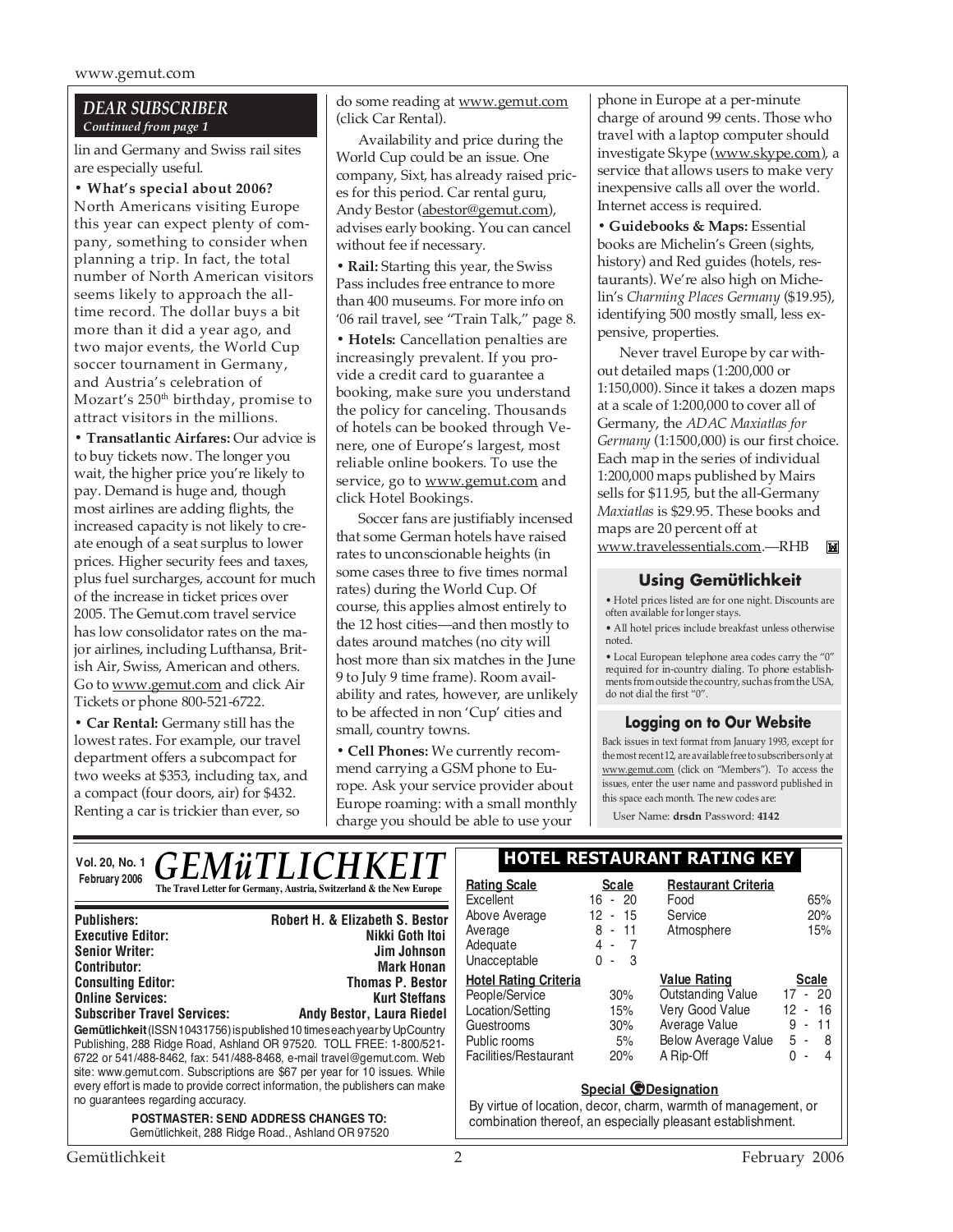#### *DRESDEN Continued from page 1*

cent of the illustrious *Innenstadt*. Proud Dresdners have been putting their city back together ever since.

#### **Altstadt Contrasts**

First-time visitors can get their bearings easily enough. The Elbe divides Dresden into two parts: **Altstadt** (the historic heart of town) on the south side and **Neustadt** on the north. Four bridges link the two. Don't miss an opportunity for an evening stroll across the oldest of these, the 18thcentury **Augustusbrücke**, for stunning views of Altstadt's reconstructed, dramatically floodlit skyline. The panorama recalls accurately rendered cityscapes painted in an earlier era by Bernardo Bellotto, a.k.a. Canaletto.

Using the **Altmarkt** and **Neumarkt** for orientation, short walks get you to all major attractions. Overlooking the oldest of those open spaces, the blackened-sandstone **Kreuzkirche** is home of the **Kreuzchor**, a Dresden fixture since the 13th century. The 150-member boys' choir sings vespers, Saturdays at 6pm. Early-1950s photos, taken from the clock tower, depict the bombed-out emptiness that surrounded the church.

Postwar buildings flanking the square exemplify "Stalinist-Classicist" architecture, partially relieved by an **Altmarkt Galerie** shopping complex. A Dresden Philharmonic concert venue, the 1969 **Kulturpalast** is another domineering GDR leftover, its west facade still covered by a gargantuan glories-of-socialism mural.

#### **Frauenkirche Reborn**

The firebombing of Dresden led to the collapse of the mid-18th-century Protestant Frauenkirche, when its 12,200-ton dome was weakened by heat stress. Now, after 11 years of epic rebuilding that cost €180 million (\$215 million), the church stands again. Don't miss a chance to step inside—either for a church service or a chorale or organ recital—to admire the frescoed crypt and lofty, 95 meter (312-ft.) cupola.

Next, walk west to Augustusstrasse for the **Fúrstenzug** (Princes' Procession) frieze. On its 102-meter

# **Dresden Basics**

. **Population:** 477,653 **Elevation:** 113 meters (344 feet)

**Tourist Information:** Dresden-Werbung und Tourismus, Ostra-Allee 11, D-01067, Dresden, tel. +49/351/4919 20, fax 351/ 4919 2116, info@dresden-tourist.de, www.dresden-tourist.de. Visitor info on Prager Strasse (near the Hauptbahnhof) and in the Schinkelwache at Theaterplatz

Tourism Marketing Company of Saxony, 3220 SW 66th Ave., Portland, OR 97225, tel. 503-227-1750, fax 503-241-4746, www.saxonytourism.com

**Flight Arrivals:** Dresden-Klotzche Airport, located five miles north of the city center. Rapid-transit S-Bahn service costs €1.70 for rail connection to Neustadt (13 minutes) and Dresden (21 minutes) **Train Travel:** Frequently scheduled longdistance trains, including high-speed InterCity Express (ICE).

#### **Driving Distances:**

| 67 miles 108 km      |  |
|----------------------|--|
| $127$ miles $205$ km |  |
| 300 miles 484 km     |  |
| 312 miles 502 km     |  |
|                      |  |

**Best Buys:** Dresden Card for transportation within the city fare zone; admission to 11 museums of the State Art Collections; discounts for bus and river tours and selected shops and restaurants; €19 per person for 48 hours; Dresden Regio Card includes transportation throughout the metro region as well as steam-train trips on the narrowgauge Lössnitztal and Weisseritztal railways; €29 per person for 72 hours

**Boat Rides:** The world's oldest and largest paddle-steamer fleet, founded in 1836, offers day trips from Dresden Altstadt to Pillnitz ( $\text{\textsterling}14$  roundtrip) and upriver to Meissen (€15.80 roundtrip), www.saechsische-dampfschiffahrt.de.

#### **Major Events:**

- Elbe Steamboat Parade: May 1
- 36th Dixieland Festival: May 7-14
- Classical Music Festival: May 25-Jun. 11
- Elbhangfest Riverside Festival: Jun. 23-25
- Dresden 800th Anniversary : Jul. 14-23
- "White Fleet" Paddle-Steamer Festival: Aug. 18-20
- Contemporary Music Festival: Oct. 1-10
- 572nd Striezelmarkt (Christmas Market): Nov. 23-Dec. 24

(334-ft.) expanse, nine centuries of Wettin rulers and their retinues are depicted in pompous regalia on 24,000 Meissen tiles. Credit goes to Wilhelm Walther for this extravaganza of wall art, completed in 1876. His kiln-baked

#### tiles survived the firestorm.

Continue to the marchers' symbolic starting point: the neo-Renaissance **Residenzschloss**. Its west wing is devoted to the **Grúnes Gewölbe** (Green Vault), Augustus's treasure trove of applied art, including pearl figurines, carvings, cut gems, mirrors, and alabaster goblets, plus ivory, amber, and ebony knickknacks, as well as inlaid and enameled cabinetry.

For over-the-top Baroque profusion, nothing outdoes Altstadt's **Zwinger**, across Sophienstrasse from the residence palace. As wildly conceived by Pöppelmann and Permoser, pavilions, crowned portals, and a Nymphenbad grotto—all encrusted with cherubs and mythic nymphs, tritons, and satyrs—embrace a floral courtyard with a fountain (an idyllic concert setting). Here, the impulsive Augustus had his playground for tournaments, festivals, fireworks, and weddings.

#### **Dresden's Madonna**

A century later, Gottfried Semper completed the oval Zwinger's curviness by inserting the **Gallery of the Old Masters**, another of Dresden's claims to cultural eminence. Italian paintings from the 15th to 17th centuries—by Rubens, Titian, Tintoretto, Correggio, Giorgione, and Botticelli draw rapt attention, but none more so than a canvas purchased by August III in 1754 from Piacenza's Church of San Sisto. *The Sistine Madonna* stands tiptoe on a cloud. Two tousle-haired angels gaze upward at Virgin and Child, who look straight ahead out of Raphael's textbookperfect composition.

A performance in the **Semperoper**, destroyed when the bombs fell and reopened exactly 40 years afterward, clinches the Dresden cultural experience. Richard Strauss affiliations are especially strong. His four best-known operas—*Intermezzo, Salome, Elektra,* and *Der Rosenkavalier*—premiered in this massive, resplendent Theaterplatz edifice, as did Richard Wagner's *Rienzi* and *Tannhäuser*.

### **Shopping and Snacking**

Specialty shops, department stores, and the flashy **Wöhrl Plaza**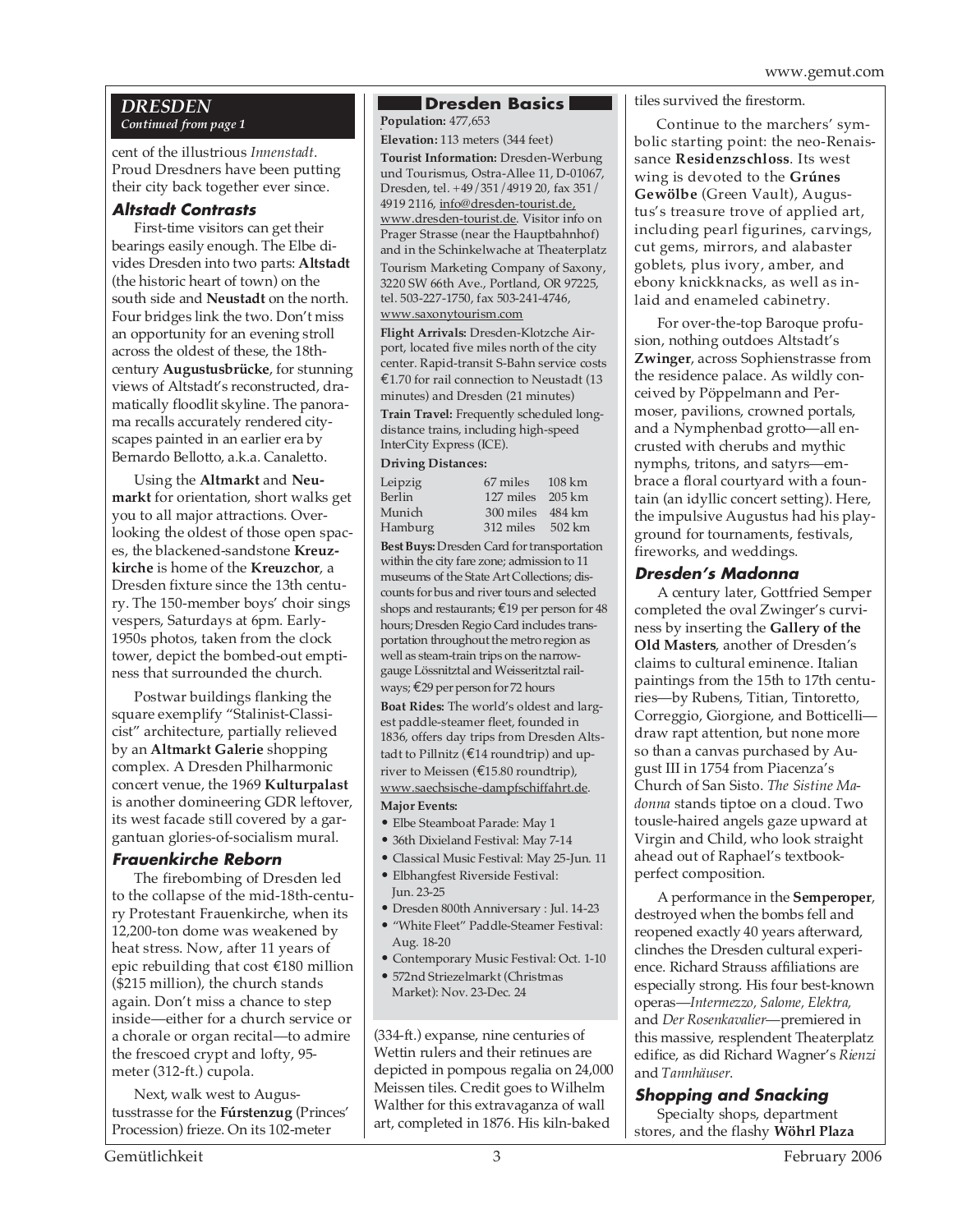#### www.gemut.com

urban mall line Altstadt's **Prager Strasse** pedestrian corridor. You'll find leather goods and clothing retailers—plus **Café Mobilius**—in **Haus am Zwinger** on Kleine Brüdergasse. **Kreutzkamm**, a much older Konditorei café/bakery, has been in several Altmarkt locations since 1825.

Browse in Neustadt's pricey art galleries on **Königstrasse** and stores along parallel **Hauptstrasse**, where **Kunst und Handwerk Etzol** displays such traditional Erzegerbirge Christmastime charmers as candle-powered windmill pyramids and *Rauchermännchen* (smoking men) characters. Handicraft shops and artsy studios intermingle with taverns inside **Kunsthof-Passage** on Görlitz Strasse. You can nosh on famed Dresdner *Stollen* while seated amidst the baked goods, grocery, and wine-shop cubbyholes in circa-1886 **Neustädter Markthalle** (Metzer Strasse and Ritterstrasse entrances).

#### **Excursions**

Side-trip possibilities include the Oriental-themed summer palace, **Schloss Pillnitz**, 12 km (7.4 mi.) east of Dresden via Elbe steamer or riverside roadway. Take a lunch break in the suitably Baroque **Schloss Hotel** restaurant (tel. +49/351/26 140, fax 2614 400, info@schlosshotel.pillnitz.de, www.schlosshotel-pillnitz.de). Not far away, the Elbe flows through the **Sächisches Schweiz National Park** and its bizarre sandstone rock formations—accessible from two unspoiled spa towns: **Pirna** and **Bad Schandau**.

Another dose of Baroque opulence, is 15 km (9.3 mi.) north of the capital at **Schloss Moritzburg,** August the Strong's photogenic hunting lodge (€6 admittance), in pastoral lake country. Artist Käthe Kollwitz's Rüdenhof house is an extra attraction.

A 25-km (15.5-mi.) S-Bahn line connects Dresden with **Meissen**, where a Gothic cathedral and **Albrechtsburg Castle** tower over the Domplatz. You'll find casual dining here at the **Burgkeller** restaurant and beer garden (+49/3521/414 00, fax 414 04, burgkeller@meissen-hotel.com, www.meissen-hotel.com). But the little city's biggest draw is the **Staatliche Porzellan Manufactur**, on Talstrasse,

with its demonstration workshops and *Schauhalle*, displaying some 3,000 Meissen rarities from as long ago as 1710 (€8 combined admittance).

# **LODGING**

Kempinski Hotel Taschenbergpalais

This five-star beauty was built in 1709, first to pamper August the Strong's then-favorite mistress, and later became the mansion of a Wettin crown prince. Court architect Pöppelmann designed it as part of an ensemble that includes Altstadt's residence palace and Zwinger across the street. Gutted during the 1945 air attack, the structure reopened under the Kempinski banner a decade ago.

Pale yellow facades with white trim and sculpted ornamentation set the classical tone. Intermezzo, where meals are served on Rosenthal china, opens onto a courtyard embellished with fountains. Alongside the lobby, crystal chandeliers illuminate a grand Baroque staircase. An informal bistro occupies Taschenberg's vaulted cellars.

The 182 guestrooms (plus 32 suites) feature red elmwood furnishings complemented by lacquered black cabinetry and door frames, royal blue carpeting and neo-Art Deco lighting fixtures, beds covered in bright-red or dark-blue blankets and down comforters. Among bathroom niceties: polished granite vanity surfaces, Pierre Cardin toiletries and elmwood-framed mirrors.

**Daily Rates:** Singles from €152, doubles from €182

**Contact:** Kempinski Hotel Taschenbergpalais, Taschenberg 3, D-0106 Dresden, tel. +49/351/491 20 (800- 426-3135 for Kempinski Worldwide Reservation Center), fax 351/4912 812, reservation@kempinski-dresdende, www.kempinski-dresden.de **Rating:** QUALITY 17/20, VALUE 15/20

#### Radisson SAS Gewandhaus

Another saved-from-the-rubble success, this former 18th-century garment-makers' workshop and warehouse is now adjacent to the Rathaus and close to Pirnaischer Platz's public-transit junction. If you arrive by car, there are spaces out

front (a rarity in the inner Altstadt).

A glass dome overhangs the arched-windowed lobby lounge, warmed by an open fireplace. Primary décor, on light-toned walls and columns, consists of photos taken from Zeppelin airships during the 1920s and `30s showing the **Gewandhaus** and vicinity prior to World War II. Antique irons and sewing machines from the long-gone cloth-hall days stand on ledges in Weber's, a chic restaurant.

Doorways to the 97 Biedemeierfurnished guestrooms (and 3 suites) are decorated with molded white plasterwork. Inside, extra-large beds are covered with thick duvets; bathroom surfaces are marble. Top-floor rooms have a sloping roof line along the walls and window wells. Wellness amenities includes a swimming pool, solarium, and fitness center.

**Daily Rates:** Deluxe €115–250, business class €145–300, suites €400–750, breakfast €18

**Contact:** Radisson SAS Gewandhaus Hotel, Ringstrasse 1, D-01067 Dresden, tel. +49/351/494 90, fax 351/ 4949 490, info.dresden@radissonsas .com, www.radissonsas.com **Rating:** QUALITY 16/20, VALUE 14/20

#### Hotel Am Terrassenufer

Skeptics yelped in the early 1900s, when developers announced plans to relieve Dresden's hotel shortage by converting a dormitory for Technische Universität students into firstclass lodgings. Indeed, the 12-story prefab exterior exemplifies socialist GDR blandness. But a top-to-bottom makeover (including an inviting bright-yellow entryway) and a desirable location on an Elbe embankment make this a recommendable, reasonably priced choice. A 15- to 20-minute walk gets you to the Neumarkt.

All 189 rooms reflect socialist equality: same size, standardized appointments, and large windows. Views make a difference, however. An upper-floor room on the eastfacing side rewards occupants with vistas past the **Carolabrücke** bridge, taking in the new Synagogue, Frauenkirche dome, Hofkirche and Kreuzkirche towers,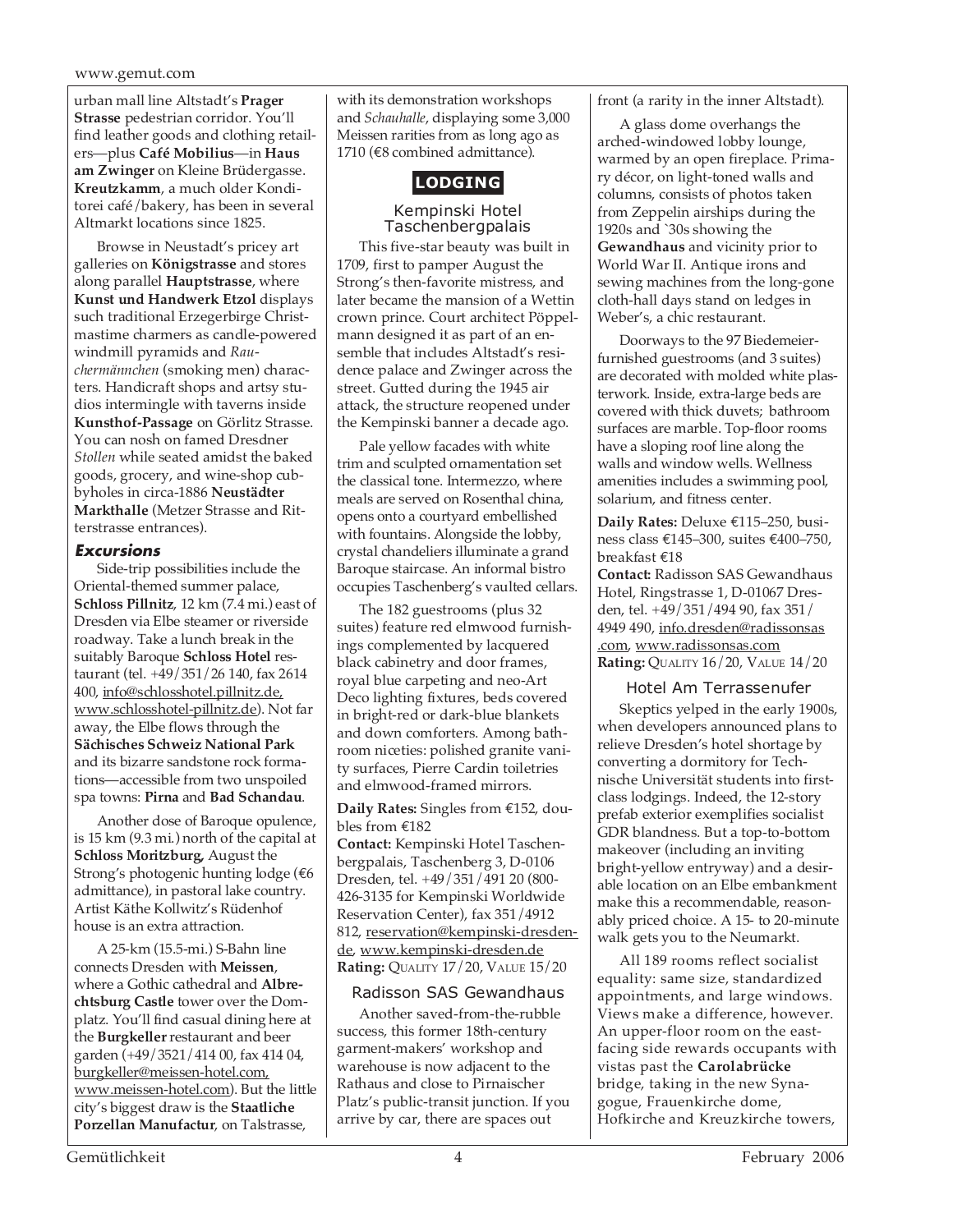and other Altstadt landmarks.

What had been the students' cafeteria is now named Pavillon, a semicircular restaurant where Saxon specialties and Italian pastas dominate the menu. It opens onto a terrace for outdoor dining. Draft beers are poured in the two-level lobby bar, positioned for across-the-river views of Saxony's gilded-topped state Finance Ministry.

**Daily Rates:** Singles €82–75, doubles €100–115

**Contact:** Hotel Am Terrassenufer, Terrassenufer 12, D-01069 Dresden, tel. +49/351/490/9500, fax 351/490/ 9600, hat@hotel-terrassenufer.de, www.hotel-terrassenufer.de **Rating:** QUALITY 11/20, VALUE 13/20

#### Hotel Martha Hospiz

On a central-Neustadt side street, a pair of four-story, circa-1899 buildings, connected by a sunroom walled in glass and filled with wicker furniture, enclose a backyard garden. The hotel is affiliated with the Germany-wide Christian Verband association. Furnishings and polished woodwork in both the sizeable breakfast room and 50 spacious bedrooms (with deep-pile carpeting and either brown or blue color schemes) recall prim Biedermeier styling. Prepare to pay extra for a room with private bath.

You'll find a stone-walled dining and drinking nook and downstairs, Zum Kartoffelkeller, for varied Saxon potato concoctions.

**Daily Rates:** Singles €72–84, doubles €102–118

**Contact:** Hotel Martha Hospiz, Nieritzstrasse 11, D-01097 Dresden, tel. +49/351/8176 333, fax 351/8176 222, marthahospiz.dresden@t-online.de, www.vch.de/marthahospiz.dresden. Prop: Christiana and Winfrid Tilp **Rating:** QUALITY 13/20, VALUE 13/20

#### Am Blauen Wunder

This stylishly contemporary hotel in Dresden-Blasewitz overlooks the 1893 "Blue Wonder" bridge, connecting the genteel neighborhood with Dresden-Loschwitz on the north side of the Elbe. (The beloved steel suspension span, its girders painted a light shade of blue, is one reason why metro Dresden's 20-km stretch of the river flowing upstream by way of flood-

plain Heide meadows, forested hillsides, patrician estate gardens, and Elbtal vineyards—attained designation as a UNESCO World Heritage Site two years ago).

The hotel's sleekly curved contours stand out amidst the prewar *Gründerzeit*, *Wilhelminian*, and *Jugendstil* villas lining Blasewitz's fashionable streets. Crunchy white gravel and a silver metallic sign emblazoned with an image of the iconic bridge lead to the front doors and lobby, brightened by potted plants, ivy, and floor-to-ceiling glass. Framed art prints decorate all 44 guestrooms; closet and bathroom dimensions are generous. Culinario, the onsite restaurant, excels with Italian cuisine and wines for midday and evening meals.

**Daily Rates:** Singles €78–95, doubles €95–130, junior suite €165 **Contact:** Hotel am Blauen Wunder, Loschwitz Strasse 48, D-01309 Dresden, tel. +49/351/33 660, fax 351/ 3366 299, reservierung@habw.de, www.habw.de

**Rating:** QUALITY 17/20, VALUE 16/20

#### Hotel Ambiente

This 20-room boutique hostelry, in business since 1993, is situated in the serene east-side Niedersedletz district, with Lockwitztalstrasse's shops, restaurants, and a public swimming pool right around the corner. Greco, the resident parrot, greets arriving guests in scratchy German as they pass through etchedglass entry doors to reach the reception desk. Cabinetry is cherry wood; furnishings are custom-made. Bathrooms are completely up-to-date, and the morning's gourmet-caliber buffetbreakfast will leave an impression.

**Daily Rates:** Singles €71–91, doubles €86–118

**Contact:** Hotel Ambiente, Meusegaster Strasse 23, D-01259 Dresden, tel. +49/351/2078 80, fax 351/2078 836 info@hotel-ambiente.de, www.hotel-ambiente.de. Prop: Gabriele Frölich and Günter Wuchsa **Rating:** QUALITY 14/20, VALUE 14/20

#### An der Rennbahn

In *Altstadt's* placid east-side Seidnitz neighborhood (midway be-

tween Grosser Garten parkland and a horse-race track), this is essentially a suburban inn with folksy, woodsy atmospherics—transformed from an 1890s Gasthof and Bürgerhaus into an amiable hotel a century later. Twenty-two guestrooms on the two upstairs floors are cozy and solidly furnished. Equestrian photos and artifacts cling to the *gemütlich* restaurant's oak partitions and cream-colored walls. All-you-can-eat buffet breakfasts are ample.

The brick-vaulted wine cellar, a leftover from the original Gasthof, doubles as an intimate Bierstube, and chestnut trees shade a 20-seat Biergarten. Real-life saddles, complete with stirrups, have been recycled into bar-stool seats. Tram lines #1 and #2 provide fast-enough access from elsewhere in town.

**Daily Rates:** Singles €69–74, doubles €84–92

**Contact:** An der Rennbahn, Winterbergstrasse 96, D-01237 Dresden, tel. +49/351/2125 00, fax 351/2125 050, buero@hotel-an-der-rennbahndresden.de, www.hotel-an-derrennbahn.de. Proprietor: Ursala Bolz **Rating:** QUALITY 14/20, VALUE 15/20

#### **Key Websites for the Traveler**

**• www.gemut.com** Gateway site for travelers to Germanic Europe, including car rental, rail passes, hotel bookings, traveler feedback, travel tips, and past issues (free access to back issues for subscribers; see log-on info on page 2).

**• www.viamichelin.com** The Michelin database of hotels and restaurants, plus great interactive trip planning tools

**• www.travelessentials.com** Guidebooks, maps, travel accessories, luggage, all at 10 percent off for subscribers **• www.webflyer.com** Informative frequent-flyer forums make this a must for air travelers

**• bahn.hafas.de/bin/query.exe/en** German rail website, with train schedules throughout Europe, as well as Germany

**• www.sbb.ch/index\_e.htm** Swiss and European rail schedules

**• www.ski-europe.com** Top Web resource for skiers with much data on Alpine resorts

**• www.myswitzerland.com** Website of Switzerland's national tourist authority

**• www.germany-tourism.de** Germany's national tourist authority

**• www.austria.info/us** Austria's national tourist authority

**• www.historicgermany.com** Website for an alliance of historic German cities

**• www.thetravelinsider.info** Info on electronic devices used by travelers — cell phones, computers, etc.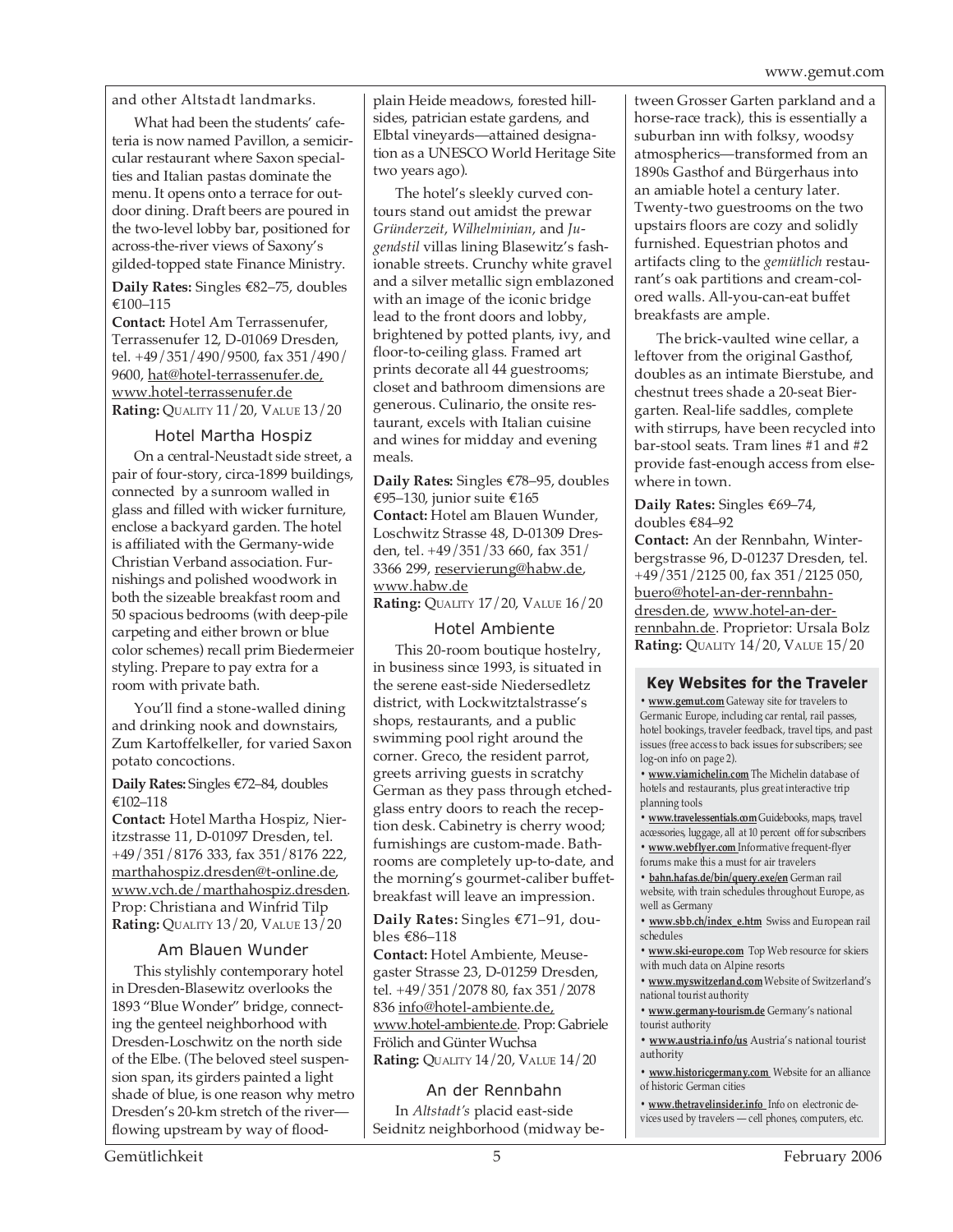www.gemut.com

#### **FOOD**

#### Alte Meister

You'd be hard-pressed to find a finer setting for a dressy dinnertime experience anywhere else in town than at Alte Meister. What used to be a sculptor's studio fits inside an upstairs niche against the north wall of the Semper-designed Old Masters Gallery. You'll dine on the Theaterplatz, looking directly at the Hamburg-born architect's namesake opera house—bathed in lights to intensify the visual punch.

Entrée highlights overseen by chef Dirk Wende include duck breast with honey sauce (€16), filet of pike perch (€16.50), and saltimbocca of young boar (€18)—all complemented by selections from a Continental wine list. Finish with an elderberry parfait from the dessert menu ( $\epsilon$ 4.50). Reasonably priced breakfasts and lunches are served daily, indoors and on a terrace.

A long bar takes up precious space, and tables are placed close together. Take the pre- and postperformance surge of opera-goers into consideration when making reservations.

**Contact:** Alte Meister Café & Restaurant, Theaterplatz 1a, D-01067 Dresden, tel. +49/351/4810 426, fax 4810 479, info@altemeister.net, www.altemeister.net **Rating:** QUALITY 16/20 VALUE 14/20

#### Coselpalais

The Frauenkirch's great stone bulk looms above this restaurant/ café's pediment. August the Strong kept a mistress, Countess Anna Constantia von Cosel, here. After that affair fizzled, her personal palace was put to military use. A meticulous Baroque/Rococo restoration recalls the church's history. Two lunch-anddinner salons compete for attention, perhaps outdone by the Porzellanzimmer café—where coffee, tea, and pastries are served on Meissen tableware. (You might prefer an umbrellashaded spot on the sandstone forecourt). Expect to spend €13–€19 for a three-course meal.

**Contact:** Restaurant and Grand Café

Coselpalais, An der Frauenkirche 12, D-01067 Dresden, tel. +49/351/496/ 2424, fax 351/498/9805 **Rating:** QUALITY 20/20, VALUE 19/20

Kö Nr. 5a

In Neustadt, tucked inside one of trendy Königstrasse's many courtyards, the candlelit tables of Kö Nr. 5a are set beneath old stone arches. The restaurant combines intimacy and excellently prepared entrées for a tempting culinary experience. Try goose breast with red cabbage and potato dumplings for a heaping-full Germanic meal (€14.50)—or the "Moritsburger" game-goulash stew cooked with mushrooms, brussels sprouts, and homemade bread dumplings (€12.50). Dessert is highly recommended for the apple fritters in vanilla sauce (€4.50).

**Contact:** Kö Nr. 5a, Königstrasse 5a, D-01097 Dresden, tel. +49/351/802/ 4088, fax 802/4089 **Rating:** QUALITY 14/20, VALUE 13/20

Le Maréchal de Saxe Similar to Kö Nr. 5a and on the same side of Neustadt street, Le Maréchal de Saxe has comparable courtyard access and invitingly modest dimensions. Here, though, the understated, chic ambience is unquestionably French, made evident by movie posters and cinema-celebrity photos from the New Wave heyday when Jeanne Moreau, Jean-Paul Belmondo, and director François Truffaut were all the rage. Fish, gratins, meat, and fowl entrées are tastefully prepared; French-wine prices vary. Dinner will cost, on average, €8.80–12.80.

**Contact:** Le Maréchal de Saxe, Königstrasse 15, D-01097 Dresden, tel. +49/ 351/8105 880, fax 351/8105 881 **Rating:** QUALITY 15/20, VALUE 14/20

#### Gänsedieb

On a narrow pub-crawlers' street where twentysomething locals gravitate, a fountain depicting a man stealing two geese stands beside the Rathaus. Stroll across the square (behind the Kreuzkirche) to find this non-touristy establishment whose name means "Goose-Thief." Saxon standards include potato-and-sausage soup ( $€3.20–5.20$ ) and Dresdner Sauerbraten prepared with dumplings and red cabbage ( $\text{\textsterling}10.70$ ), as well as Braumeister Schnitzel with pommes frites (€8.95) and several roast-goose entrées, including a remoulade with mayonnaise ( $\epsilon$ 7.95). Two Dresdner desserts are on daily menus: egg-based Eierschecke (sugar-sweetened, sprinkled with raisins) and Quarkkeulchen (a cinnamontopped cheese-curd oddity).

Gänsedieb stocks 14 kinds of Bavarian-brewed Paulaner pilsners and lagers. Dark-wood walls, bare-wood bar tables, and quirky white goose figurines complete the casual feel. There's live music — country and blues — on the first Friday evening of each month.

**Contact:** Gänsedieb Café-Restaurant, Weisse Gasse 1, D-0167 Dresden, tel. +49/351/8509-05, fax 351/ 8509 10, info@gaensedieb.de, www.gaensedieb.de **Rating:** QUALITY 15/20, VALUE 16/20

#### *LUCERNE UPDATE Continued from page 1*

*Die Meistersinger*. (Wagnerweg 27, www.richard-wagner-museum)

**Museum of Art:** (Kunstmuseum), Modern art in Jean Nouvel-designed space on the top floor of Culture and Convention Center (Europaplatz 1)

**Picasso Museum:** Drawings, graphics, and ceramics, plus 200 photos capturing intimate moments of the artist's life (Furrengasse 21)

**Rosengart Collection:** Once a private, family collection, this important new museum features the works of Paul Klee and Pablo Picasso; also Matisse, Miró, Monet, Cézanne, and others. (Pilatusstrasse 10, www.rosengart.ch)

**Lucerne Music Festival:** Annually presents top-rank musicians and orchestras. Major events: **Ostern 2006**, April 1–9; **Sommer 2006**, August 10– September 17, **Piano 2006**, November 21–26 (http://e.lucernefestival.ch)

**Culture and Convention Center:** Home to one of Europe's most celebrated classical music venues, renowned for its acoustics (Europaplatz 1, www.kkl-luzern.ch)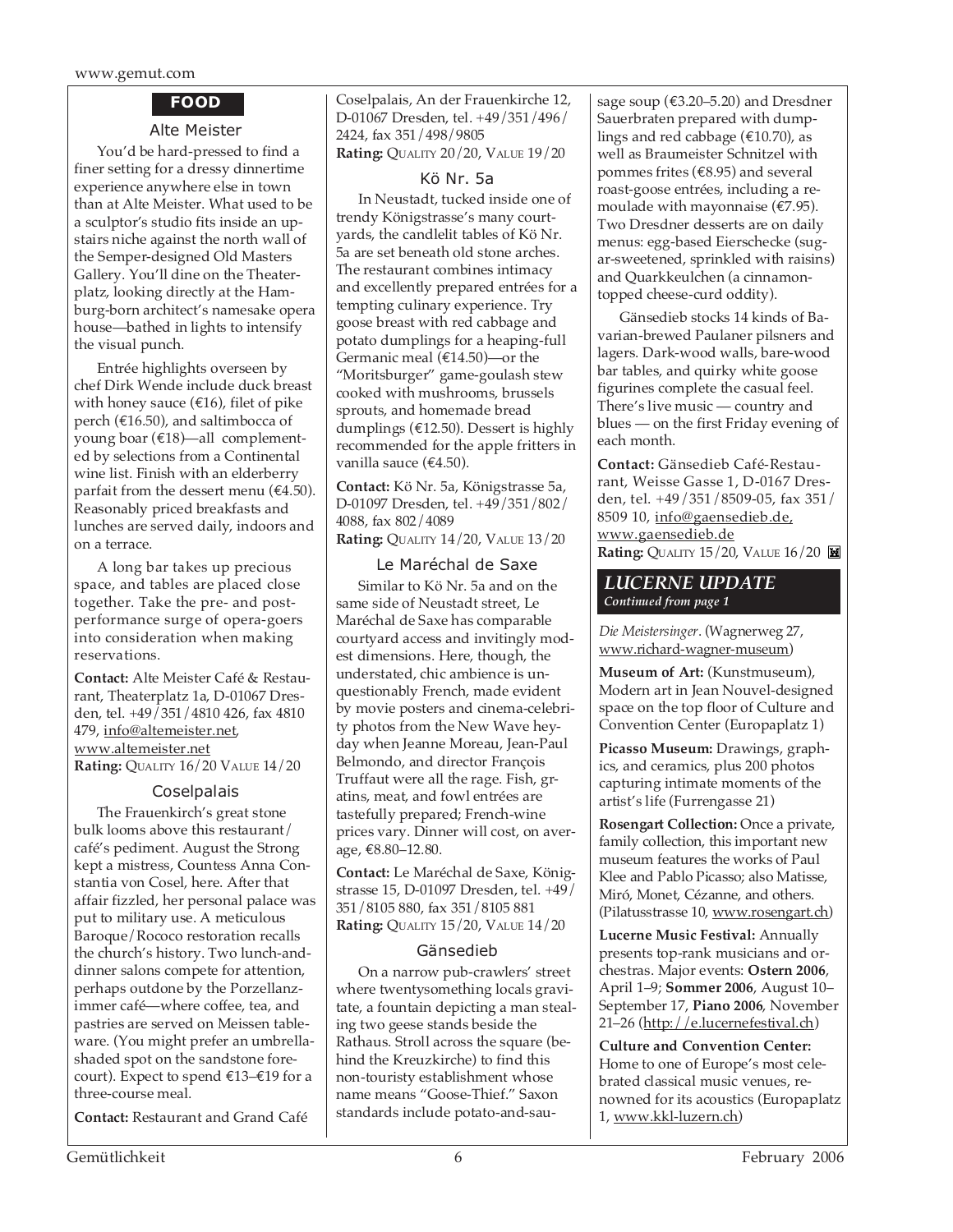**Mount Pilatus:** Two cable cars ascend year-round to the summit. From May to November, the "steepest cogwheel railway in the world" makes its 18-minute trip up 48 percent gradients on the south flank. Queen Victoria rode a mule up in 1868. (www.pilatus.ch)

**Boat Trips:** A variety of trips from 30 minutes to a full day are available on Lake Luzern. The fleet includes 20 boats that call at more than 30 ports. All include on-board restaurants serving beverages, snacks, and full meals. Though there is more service in summer, some trips are year-round. The Swiss Rail Pass is good for most trips. (SGV, Werftestrasse 5, tel. +41/041/ 367-6767, www.lakelucerne.ch, info@lakelucerne.ch)

# **LODGING**

#### The Hotel

This design marvel of glass, steel, and highly polished wood is an absolute stunner; a creation of famed Paris architect, Jean Nouvel, whose credits include Lucerne's lakeside Congress Center, Berlin's Galeries Lafayette, and the acclaimed Institut du Monde Arabe in Paris.

All rooms feature giant, singlepane windows; pivoting matte stainless steel cabinets for storage and entertainment components; minimalist furnishings designed by Nouvel; Brazilian cherry wood table surfaces; deeply-polished floor planks; and, on the ceiling of each room, in muted colors, scenes from art house films. At night, wall sconces illuminate them to create an extraordinary exterior view for passersby.

The sleek Restaurant Bam Bou features Asian/French dishes. Even if The Hotel is not in your future, check the website.

**Daily Rates:** Rooms CHF 350–540; breakfast CHF 25

**Contact:** The Hotel, Sempacherstrasse 14, CH 6002 Luzern, tel. +41/041/226 8686, fax 226 8690, info@the-hotel.ch, www.the-hotel.ch

#### Romantik Hotel Wilden Mann

Cozy, old-world charmer in the center of Lucerne's shopping district, five minutes' walk from the train station. Blazing fireplace in the lounge. Atmospheric restaurant. Individually decorated rooms.

**Daily Rates:** Singles CHF 165–210, doubles CHF 265–340 **Contact:** Hotel Wilden Mann, Bahnhofstrasse 30, CH-6000 Luzern, tel. +41/041/210 1666, fax 210 1629, mail@wilden-mann.ch, www.wilden-mann.ch

#### Art Deco Hotel Montana

One of the better places to appreciate Lucerne's splendid setting is from the balcony of a lakeview room at this hillside hotel. Built in 1910, the Montana has the high ceilings, wide hallways, and large windows that characterize hotels of that period.

The classic Louie-Bar, with splendid views, offers live jazz and blues and 80 Scottish malt whiskies. A pleasant, lively hotel that one wishes were a little less expensive.

**Daily Rates:** Singles CHF 210–260, doubles CHF 290–465 **Contact:** Hotel Montana, Adigenswilerstrasse 11, CH-6002 Luzern, tel. +41/041/516 565, fax 516 676, info@hotel-montana.ch, www.hotel-montana.ch

#### Hotel Schweizerhof

A palatial but sterile *Grand Dame*. Lots of marble columns, crystal chandeliers, and mirrored ceilings, but not enough charm. At this level, The Hotel is a far better choice.

**Daily Rates:** Singles CHF 260–500, doubles CHF 310–550; breakfast CHF 30 **Contact:** Schweizerhof Luzern, Schweizerhofquai 3, CH-6003, Luzern, tel. +41/041/410 0410, fax: 410 2971, info@schweizerhof-luzern.ch, www.schweizerhof-luzern.ch

#### Hotel Cascada

Though its rates are still below other Lucerne hotels in its category, Cascada has lost some of its value appeal. A clientele of mostly business travelers, enjoy bright, well-furnished guestrooms in a location convenient to the railway station.

**Daily Rates:** Singles CHF 165–220, doubles CHF 245–290 **Contact:** Hotel Cascada, Bundesplatz 18, CH-6003 Lucerne, tel: + 41/041/

226 8088, fax 226 8000, info@cascada .ch, www.cascada.ch

#### Hotel Des Balances

Once touted in guidebooks as a moderately-priced haven for budgetminded American travelers, Des Balances has gone upscale. The least expensive double is now about \$225 and doesn't include breakfast. You can do better.

**Daily Rates:** Singles CHF 210–260, doubles CHF 280–395, breakfast CHF 27 **Contact:** Hotel Des Balances, Weinmarkt, CH-6000 Luzern, tel. +41/ 041/418 2828, fax 418 2839, info@ balances.ch, www.balances.ch

#### Hotel Löwengraben

The former town prison until 1998 has been converted to a hotel with a restaurant, gallery, and performing arts venue. Nearly all guestrooms are in former inmate cells and, though such necessary amenities as a private toilet and shower have been added, they remain in jail house configuration: one small, barred window high on the wall; the original reinforced door with only a peephole, and two basic cots. Löwengraben is not for everyone; most rooms, though immaculate, are small and basic. The least expensive "budget" category of rooms is not recommended.

**Daily Rates:** Singles CHF 69–225, doubles CHF 80–222; breakfast included with some rooms, otherwise CHF 9

**Contact:** Hotel Löwengraben, Löwengraben 18, CH-6004 Luzern, tel. +41/041/417 1212, fax 417 1211, hotel@loewengraben.ch, www.loewengraben.ch

#### Goldener Stern

Near the Franciscan church on the south bank of the Reuss river. Clean and plain. A Swiss bargain. In the hotel's country-style restaurant, try the calves liver with *Rösti* for less than \$20.

**Daily Rates:** Singles CHF 85–100, doubles CHF 110–150 **Contact:** Goldener Stern, Burgerstrasse 35, CH-6003 Luzern, tel. +41/ 041/227 5060, fax 227 5160, hotel@goldener-stern.ch, www.goldener-stern.ch